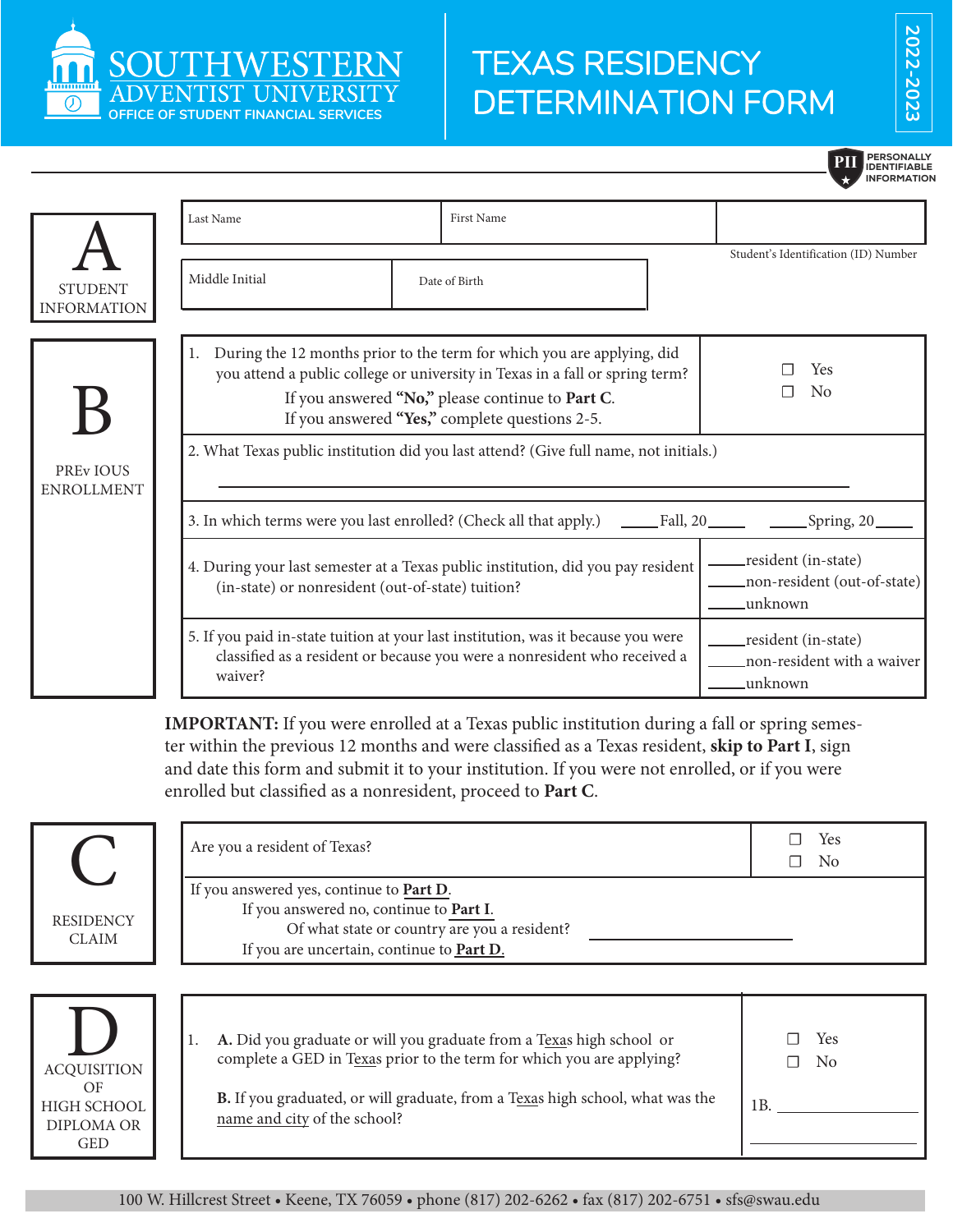|                                                |    | Did you live or will you have lived in Texas during the 36 months leading up<br>to high school graduation or completion of the GED? | Yes<br>N <sub>0</sub><br>$\perp$            |
|------------------------------------------------|----|-------------------------------------------------------------------------------------------------------------------------------------|---------------------------------------------|
| <b>CONTINUED</b><br><b>ACQUISITION</b><br>OF   | 3. | When you begin the semester for which you are applying, will you have<br>lived in Texas for the previous 12 months?                 | Yes<br>N <sub>0</sub><br>$\mathbf{I}$       |
| HIGH SCHOOL<br><b>DIPLOMA OR</b><br><b>GED</b> | 4. | Are you a U.S. citizen or permanent resident (green card holder)?                                                                   | Yes<br>-1<br>N <sub>0</sub><br>$\mathbf{I}$ |

## **Instructions for Part D**

-If you answered "no" to question 1A or 2 or 3, continue to **Part E**

-If you answered "yes" to all four questions, skip to **Part I**

-If you answered "yes" to questions 1, 2 and 3, but "no" to question 4, obtain a Residency Affidavit from Student Financial Services, skip to **Part I** of this form, and submit both this form and the Affidavit to Southwestern

| U<br><b>BASIS OF</b><br><b>CLAIM OF</b><br><b>RESIDENCY</b> | 1. Do you file your own federal income tax as an independent tax payer? (An inde-<br>pendent tax payer should not be claimed as a dependent for tax purposes by<br>another person. If you file a joint return with your spouse, answer "yes".)                                                                                                                  | Yes<br>No                                                          |
|-------------------------------------------------------------|-----------------------------------------------------------------------------------------------------------------------------------------------------------------------------------------------------------------------------------------------------------------------------------------------------------------------------------------------------------------|--------------------------------------------------------------------|
|                                                             | Are you claimed as a dependent or are you eligible to be claimed as a<br>2.<br>dependent by a parent or court-appointed legal guardian? (To be eligible to<br>be claimed as a dependent, your parent or legal guardian must provide at least<br>one half of your support. A step-parent does not qualify as a parent if he/she<br>has not adopted the student.) | Yes<br>No                                                          |
|                                                             | 3. If you answered "No" to both questions above, who provides the majority of<br>your support?                                                                                                                                                                                                                                                                  | $\Box$ Self<br>$\Box$ Parent or<br>guardian<br>$\Box$ Other (list) |

## **INSTRUCTIONS FOR PART E**

-If you answered "yes" to question 1, continue to **Part F**

-If you answered "yes" to question 2, skip to **Part G**

-If you answered "yes" to both questions 1 and 2, skip to **Part G**

-If you answered "no" to 1 and 2 and "self " to question 3, continue to **Part F**

-If you answered "no" to 1 and 2 and "parent or guardian" to question 3, skip to **Part G**

-If you answered "no" to 1 and 2 and "other" to question 3, skip to **Part H** and provide an explanation and complete **Part I**

|                                                                                                                      | 1. Are you a U.S. citizen?                                                                                                                                                                                                                                                     | Yes<br>N <sub>0</sub>                                                  |
|----------------------------------------------------------------------------------------------------------------------|--------------------------------------------------------------------------------------------------------------------------------------------------------------------------------------------------------------------------------------------------------------------------------|------------------------------------------------------------------------|
|                                                                                                                      | Are you a permanent resident of the U.S. (green card holder)?                                                                                                                                                                                                                  | Yes<br>N <sub>0</sub>                                                  |
| QUESTIONS FOR<br><b>STUDENTS</b><br>WHO AN-<br>SWERED "YES"<br>TO QUESTION<br>1 OR "SELF" TO<br><b>QUESTION 3 OF</b> | 3. Are you a foreign national whose application for Permanent Resident Status<br>has been preliminarily reviewed? (You should have received a fee/filing<br>receipt or Notice of Action (I-797) from USCIS showing your I-485 has<br>been reviewed and has not been rejected.) | Yes<br>N <sub>0</sub><br>$\overline{\phantom{a}}$                      |
|                                                                                                                      | 4. Are you a foreign national here with a visa or are you a Refugee, Asylee, Parolee,<br>or here under Temporary Protective Status?<br>If so, indicate which.                                                                                                                  | v isa/Status<br>Yes                                                    |
| PART E<br>CONTINUED<br>ON NEXT PAGE                                                                                  | 5. Do you currently live in Texas? If you are out of state due to a temporary<br>assignment by your employer or another temporary purpose, please check<br>"no" and explain in Part H.                                                                                         | <b>Yes</b><br>No                                                       |
|                                                                                                                      | 6. A. If you currently live in Texas, how long have you been living here?<br>Years: Months:<br>B. What is your main purpose for being in the state? If for reasons other than<br>those listed, give an explanation in Part H.                                                  | Go to college<br>п<br>Establish a home<br>П<br>Work<br>П<br>assignment |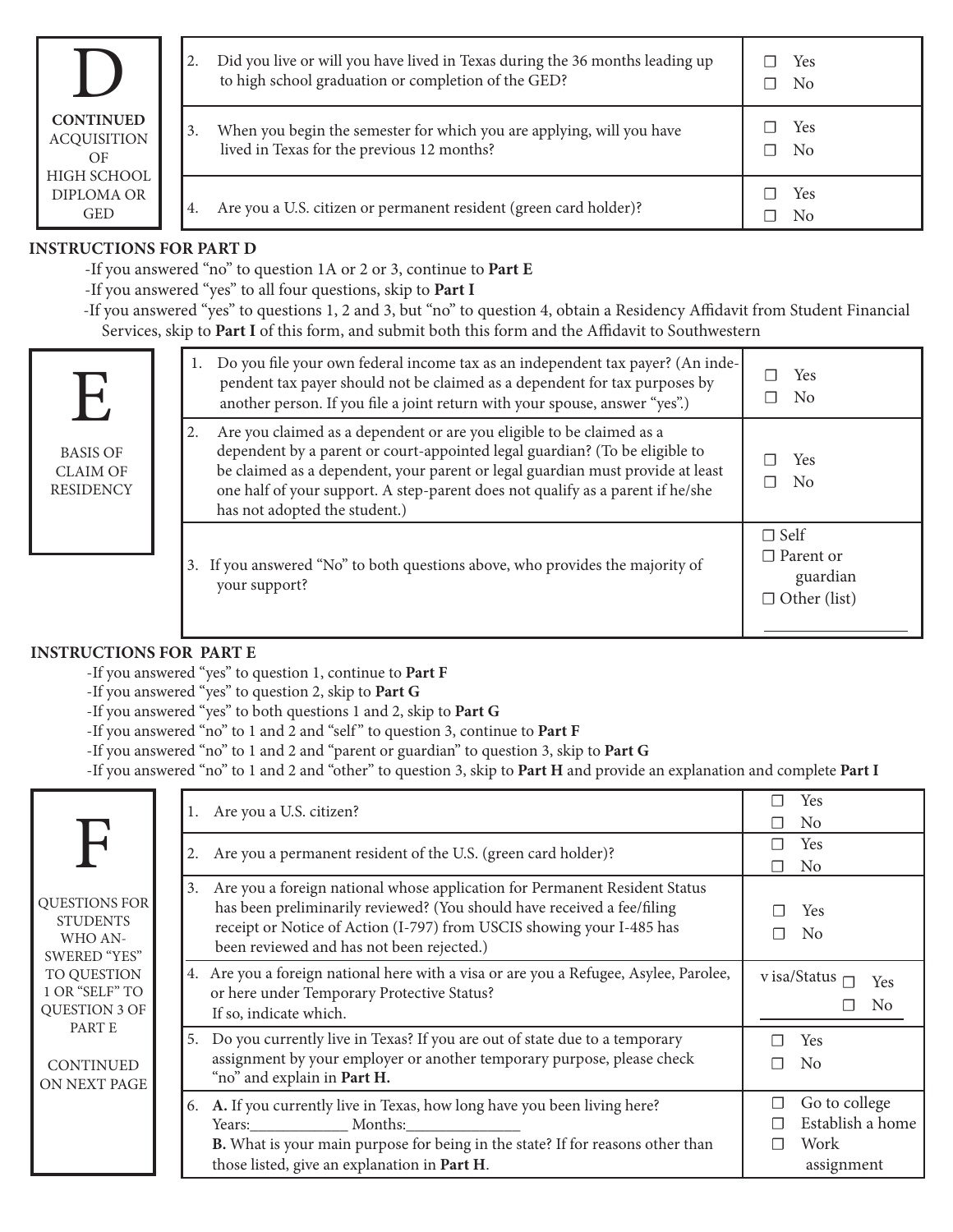| $\mathbf{F}$                                                                                                                                    |    | 7. A. If you are a member of the U.S. military, is Texas your Home of Record?<br>B. If not, what state is listed as your military legal residence for tax purposes<br>on your Leave and Earnings Statement for 12 months prior to enrollment?                                                                                                                                                                                                                                                                                                                                                                                                                              | $\Box$<br>$\Box$<br>□<br>State: | Yes<br>N <sub>o</sub><br>Not applicable        |
|-------------------------------------------------------------------------------------------------------------------------------------------------|----|----------------------------------------------------------------------------------------------------------------------------------------------------------------------------------------------------------------------------------------------------------------------------------------------------------------------------------------------------------------------------------------------------------------------------------------------------------------------------------------------------------------------------------------------------------------------------------------------------------------------------------------------------------------------------|---------------------------------|------------------------------------------------|
| <b>CONTINUED</b><br>QUESTIONS FOR<br><b>STUDENTS</b><br>WHO AN-<br><b>SWERED "YES"</b><br>TO QUESTION<br>1 OR "SELF" TO<br><b>QUESTION 3 OF</b> |    | 8. Do any of the following apply to you? (Indicate on line provided.)<br>A. Hold the title (Warranty Deed, Deed of Trust, or other similar instru-<br>ment that is effective to hold title) to residential real property in Texas?<br>If yes, date acquired:<br>B. Have ownership interest and customarily manage a business in Texas<br>without the intention of liquidation in the foreseeable future?<br>If yes, date acquired:                                                                                                                                                                                                                                         | П<br>П<br>П                     | Yes<br>N <sub>o</sub><br>Yes<br>No             |
| PART E                                                                                                                                          | 9. | While living in Texas, have you: (Check all that apply.)<br>A. Been gainfully employed for a period of at least 12 consecutive months?<br>(Gainful employment requires an average employment of at least 20 hours per<br>week for one year or earnings equal to at least half of tuition and living expenses<br>for one 9-month academic year. Employment conditioned on student status such<br>as work-study, the receipt of stipends, fellowships, or research or teaching assis-<br>tanceships does not constitute gainful employment.)<br>B. Received primary support through services from a social service agency for a<br>period of at least 12 consecutive months? | П<br>П<br>П                     | Yes<br>N <sub>o</sub><br>Yes<br>N <sub>o</sub> |
|                                                                                                                                                 |    | 10. A. Are you married to a person who has been classified as a Texas resident by a<br>Texas public institution or who could answer "yes" to any part of the questions 8<br>or $9$ ?<br>B. If yes, indicate which question and which part of the question could be<br>C. How long have you been married to the Texas resident (prior to enrollment)?                                                                                                                                                                                                                                                                                                                       | П<br>$\Box$                     | Yes<br>N <sub>o</sub>                          |

## **IF YOU COMPLETED PART F,** *SKIP* **PART G AND CONTINUE TO PART H**

|                                                                                                                                                                                                    | Is the parent or legal guardian upon whom you base your claim of residency<br>1.<br>a U.S. citizen?                                                                                                                                                                                                                          | Yes<br>N <sub>0</sub>                                                  |
|----------------------------------------------------------------------------------------------------------------------------------------------------------------------------------------------------|------------------------------------------------------------------------------------------------------------------------------------------------------------------------------------------------------------------------------------------------------------------------------------------------------------------------------|------------------------------------------------------------------------|
|                                                                                                                                                                                                    | Is the parent or legal guardian upon whom you base your claim of residency<br>2.<br>a permanent resident (green card holder)?                                                                                                                                                                                                | <b>Yes</b><br>N <sub>0</sub>                                           |
| <b>QUESTIONS</b><br>FOR STUDENTS<br>WHO AN-<br>SWERED "YES"<br>TO QUESTION<br>2 OF PART<br>E OR WHO<br><b>ANSWERED</b><br>"PARENT"<br>OR "LEGAL<br><b>GUARDIAN</b> " TO<br>QUESTION 3 OF<br>PART E | Is this parent or legal guardian a foreign national whose application for Per-<br>3.<br>manent Resident status has been preliminarily reviewed? (He or she should<br>have received a fee/filing receipt or Notice of Action (1-797) from the USCIS<br>showing his or her 1-485 has been reviewed and has not been rejected.) | Yes<br>N <sub>0</sub>                                                  |
|                                                                                                                                                                                                    | 4. A. Is this parent or legal guardian a foreign national here with a visa or a Refugee,<br>Asylee, Parolee, or here under Temporary Protective Status?<br>B. If so, indicate which.                                                                                                                                         | v isa/Status<br>Yes<br>No                                              |
|                                                                                                                                                                                                    | Does this parent or legal guardian currently live in Texas? If he or she is out<br>5.<br>of state due to a temporary assignment by his or her employer or another<br>temporary purpose, please check "no" and explain in Part G.                                                                                             | Yes<br>N <sub>0</sub><br>П                                             |
| CONTINUED<br>ON NEXT PAGE                                                                                                                                                                          | A. If he or she is currently living in Texas, how long has he or she been living here?<br>6.<br>Years: Months:<br>B. What is your parent's or legal guardian's main purpose for being in the state?<br>If for other reasons than those listed, give an explanation in Part G.                                                | Go to college<br>□<br>Establish a home<br>П<br>Work<br>П<br>assignment |